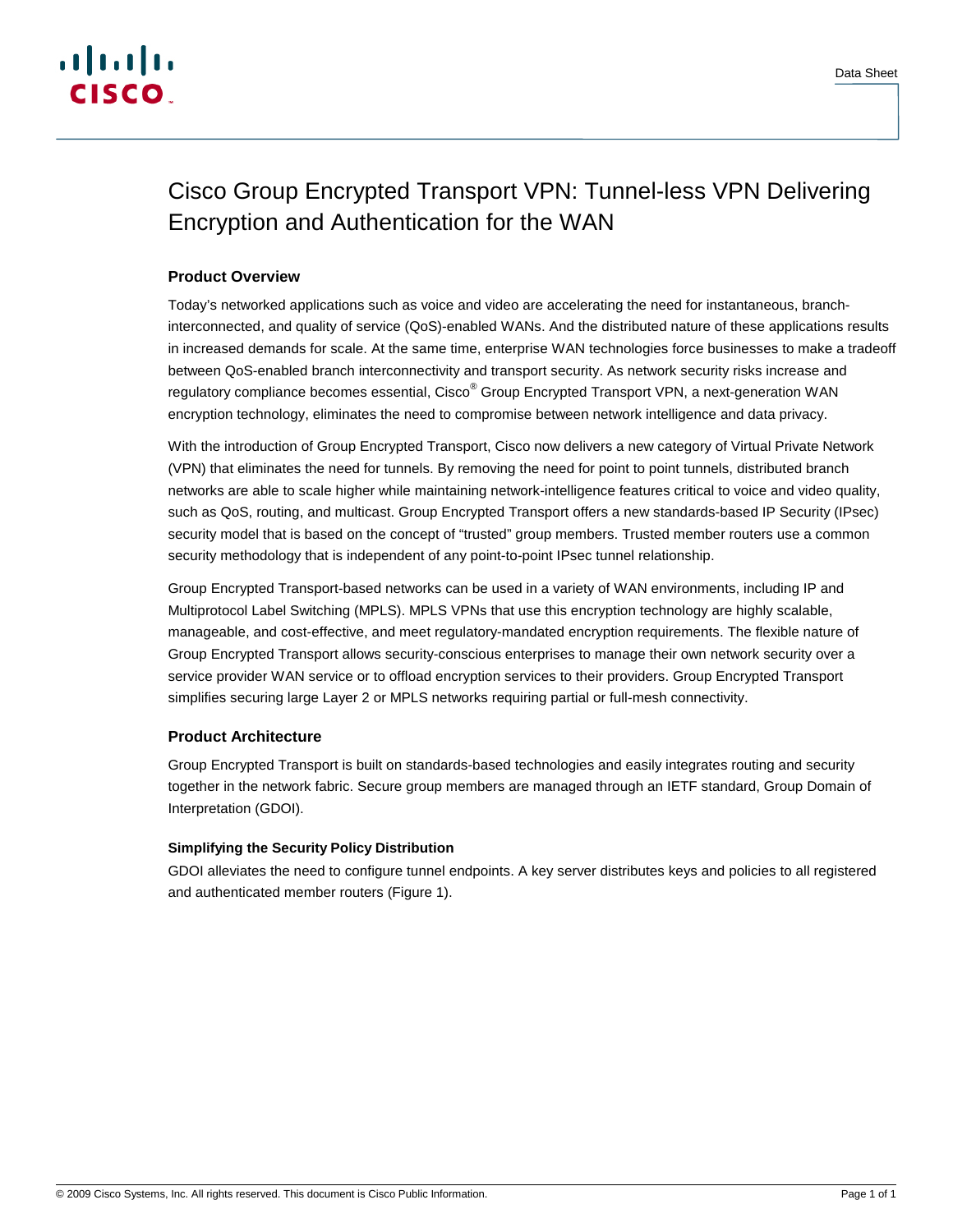#### **Figure 1.** Key and Policy Distribution with GDOI



By distributing policies from a centralized point and by sharing the same group security association with authenticated group members, key distribution and management are greatly simplified.

### **IP Routing Preservation**

A Group Encrypted Transport-enabled security model uses the existing routing infrastructure rather than using the traditional IPsec overlay. Data packets maintain their original IP source and destination addresses (Figure 2). By preserving the original IP header in IPsec packets, Group Encrypted Transport enables organizations to rely on the existing Layer 3 routing information, thus providing the ability to address multicast replication inefficiencies and improving network performance.

**Figure 2.** IP Routing Comparison Between IPsec and Group Encrypted Transport



Additionally, Group Encrypted Transport helps ensure low latency and jitter for voice, video, and other latencysensitive traffic by enabling direct, always-on communication between all sites without traversing a central hub site. Furthermore, it reduces traffic loads for multicast traffic across IP Layer 3 VPNs by eliminating the broadcast traffic replication usually required on IPsec-encrypted networks.

# **Applications**

### **Private WAN (IP/MPLS) Encryption**

Increased network security risks and regulatory compliances have driven the need for WAN transport security. Enterprise organizations that are either self-managing their own MPLS network or have purchased MPLS or private WAN services from a service provider can self-employ Group Encrypted Transport to help ensure data privacy while maintaining the any-to-any connectivity intrinsic in many private WANs. In doing so, organizations attain a much needed balance of control over security between their businesses and service providers while maintaining compliance with security regulations.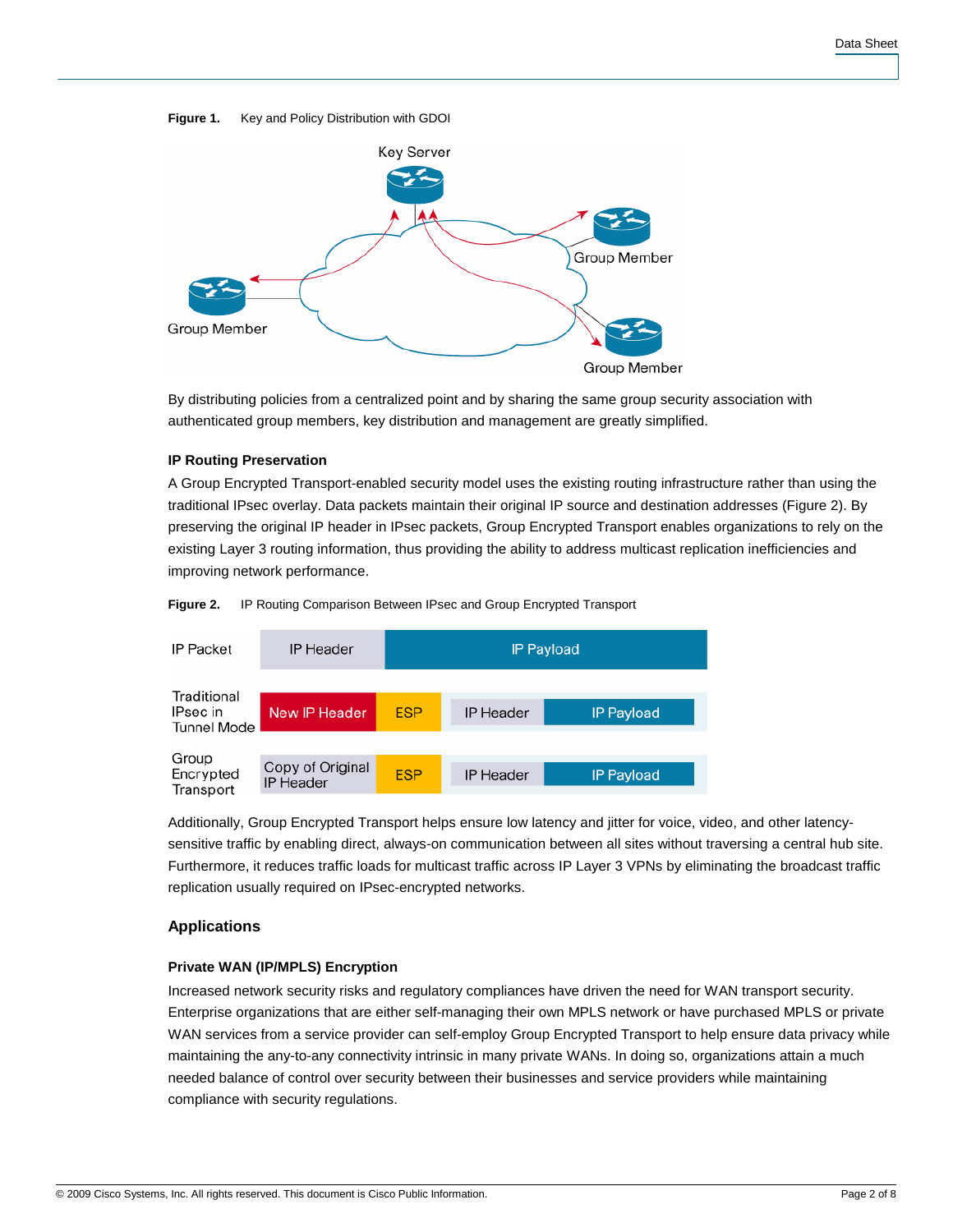# **Private Secure Cloud Computing**

The move towards data center virtualization and cloud computing is creating unique requirements for securing the data in transit.





For example, in the diagram above:

- Each cloud represents a user community that must be given selective access to virtualized Software-as-a-Service entities in the data center: Cloud 1 users can access SaaS "A" only; Cloud 2 users require access to SaaS "A" and "C", etc.
- All members within a cloud are permitted to communicate to each other.
- Each cloud may represent a different organization and so inter-cloud communications may need to be denied. For example, each cloud could be an Enterprise department or a Government agency accessing a shared data center; or Enterprise customers—such as bank consortia or healthcare providers—accessing applications hosted in a Service Provider's data center.

GET VPN can be deployed to implement such applications. Inter-cloud communications can be denied or permitted as required.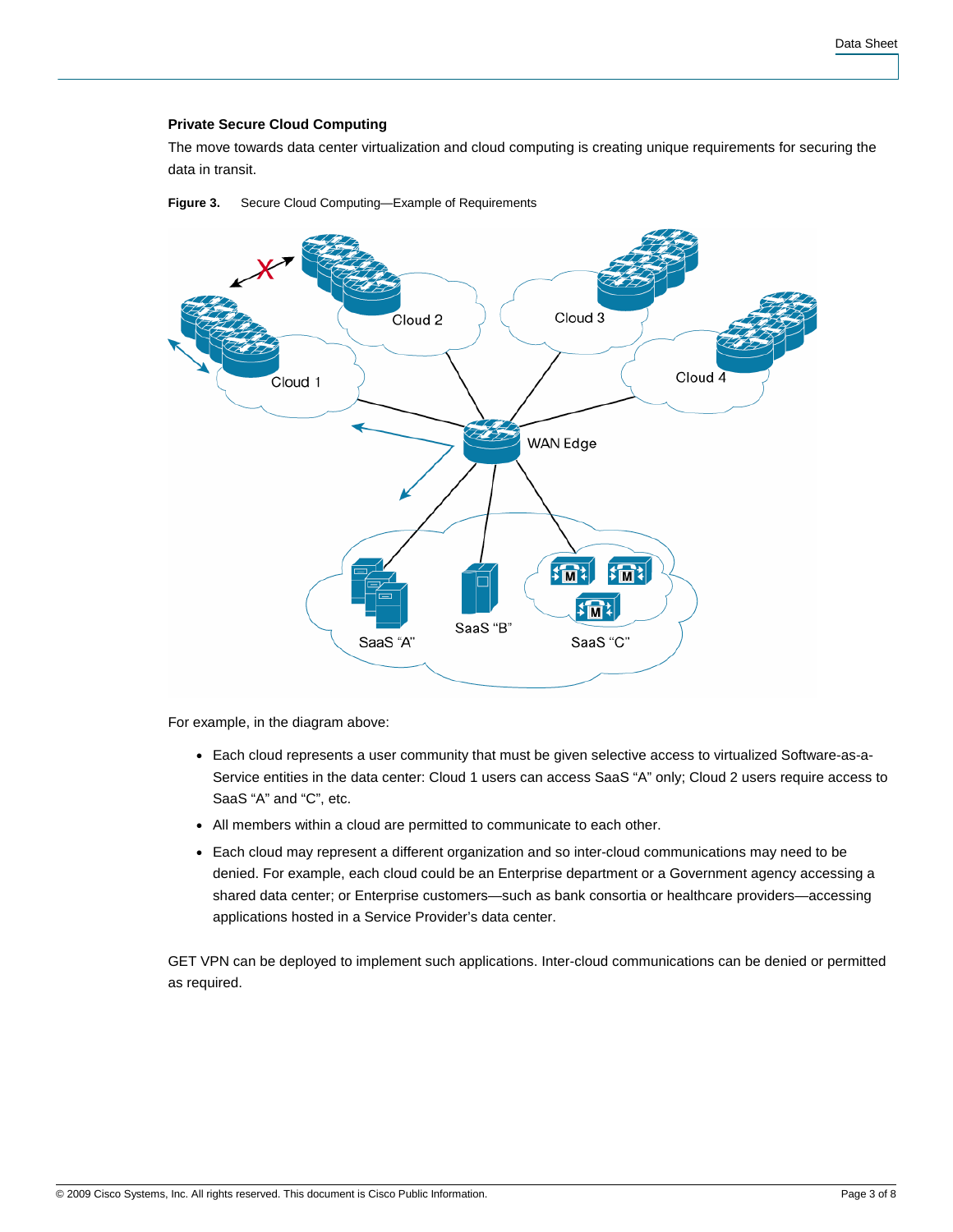## **Managed Secure MPLS**

GET VPN has been designed to add encryption seamlessly into MPLS networks. Service Providers are utilizing this to offer value-added encrypted MPLS services that strengths the security of MPLS networks while maintaining network intelligence that is critical to voice and video quality—including quality of service (QoS), natural routing path, and multicast. The primary driver for these services has been regulatory compliance.

A choice of deployment models allows the Key Servers and security policy distribution to remain under Enterprise control or be managed by the Service Provider as well.

**Figure 4.** Managed Secure MPLS Services Offers



# **Public Internet Environments**

For enterprise IPsec VPNs that traverse the public Internet (including the off-net integration and encrypted extranet options above), tunneling technologies such as Dynamic Multipoint VPN (DMVPN) or GRE-based IPsec VPN are required. Group Encrypted Transport can be used to enhance these technologies through group shared keys, which simplifies key management in large network deployments.

For a comparison of Cisco IPsec site-to-site solutions available for either tunnel-less or tunnel-based environments, view the [Cisco Site-to-Site At a Glance](http://www.cisco.com/en/US/prod/collateral/iosswrel/ps6537/ps6586/ps6635/ps7180/prod_brochure0900aecd80582078.pdf) document.

# **Features and Benefits**

Table 1 summarizes the key Group Encrypted Transport VPN features and benefits.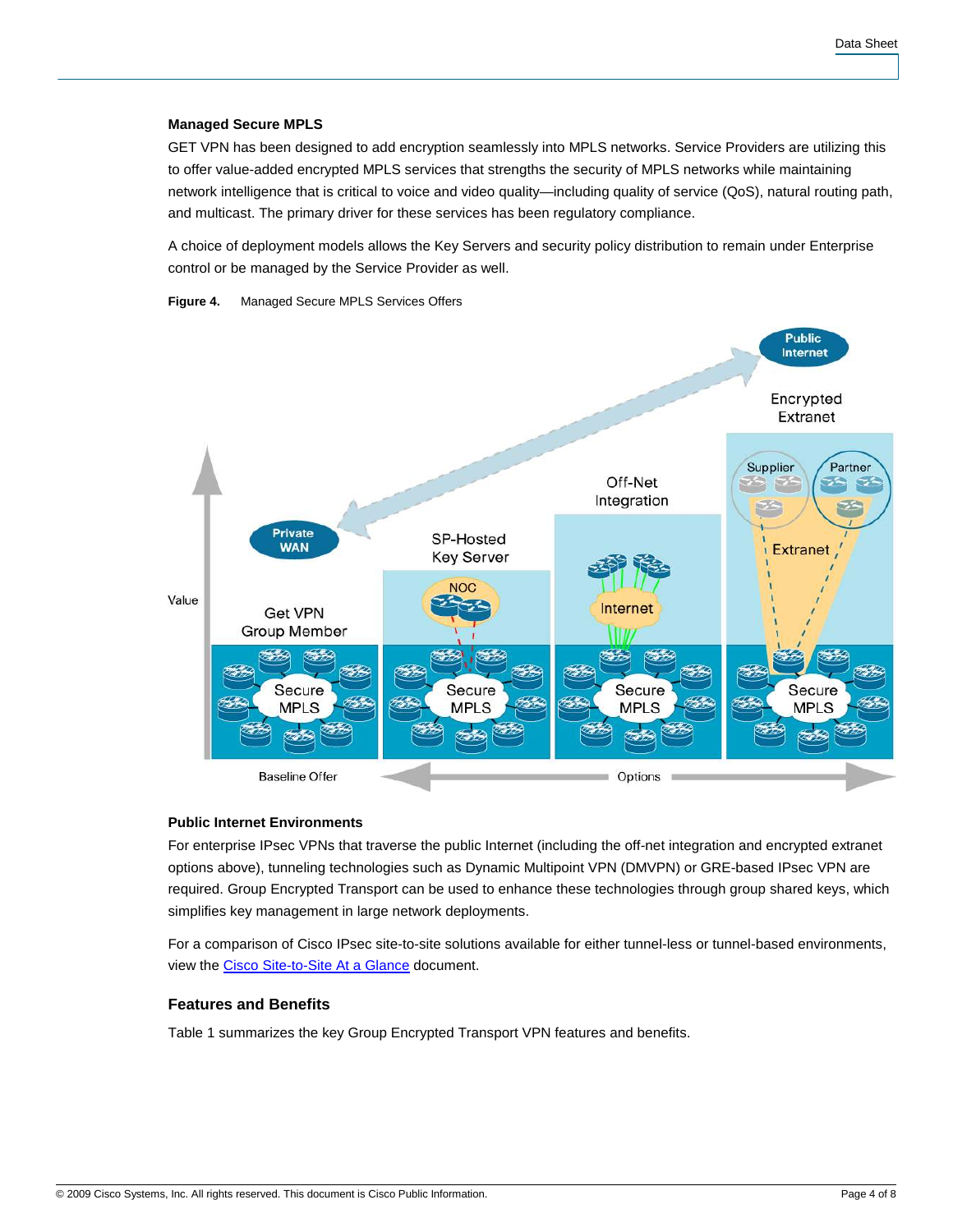| Feature                           | <b>Description and Benefit</b>                                                                                                                                                                                                                                                      |  |
|-----------------------------------|-------------------------------------------------------------------------------------------------------------------------------------------------------------------------------------------------------------------------------------------------------------------------------------|--|
| <b>Group Keys</b>                 | Standards-based (RFC 3547) GDOI key management protocol establishes security associations among<br>authorized group member routers. Group Members share a single Group Key versus separate encryption keys<br>with every peer. This has multiple benefits:                          |  |
|                                   | • Scalable Tunnel-less Full Mesh: Each remote site can communicate with every other site without requiring to<br>configure inordinate numbers of point-to-point tunnels.                                                                                                            |  |
|                                   | • Group Member Size and Cost: The same security association serves to connect with all members of a group.<br>This allows even the smallest VPN routers to participate in the full mesh.                                                                                            |  |
| <b>IP Header Preservation</b>     | By virtue of preserving the original IP headers while transporting the encrypted packet, GET VPN delivers several<br>benefits including:                                                                                                                                            |  |
|                                   | • Optimal Routing and Redundancy: Maintains the natural routing path instead of traditional IPsec tunneling. If a<br>path to a destination LAN fails (e.g. VPN gateway fails), packets can be routed through alternate VPN gateway<br>without loss of connectivity or black holing. |  |
|                                   | • QoS: All QoS features within the IP header are preserved end-to-end.                                                                                                                                                                                                              |  |
|                                   | • IP Multicast: Where the WAN core supports IP Multicast, GET VPN optimizes the replication and encryption<br>process such that encryption occurs once per packet rather than multiple times for every destination as is<br>common in traditional IPsec tunneling.                  |  |
| <b>Key Services</b>               | Key Servers are responsible for ensuring that keys are granted to authenticated and authorized devices only. They<br>maintain the freshness of the key material, pushing re-key messages as well as security policies on a regular<br>basis. The chief characteristics include:     |  |
|                                   | • Key Servers can be located centrally, granting easy control over membership.                                                                                                                                                                                                      |  |
|                                   | • Key Servers are not in the "line of fire" – encrypted application traffic flows directly between VPN end points<br>without a bottleneck or an additional point of failure.                                                                                                        |  |
|                                   | • Supports both local and global policies, applicable to all members in a group – such as "Permit any any", a<br>policy to encrypt all traffic.                                                                                                                                     |  |
|                                   | • Supports IP Multicast to distribute and manage keys, for improved efficiency; Unicast is also supported where<br>IP Multicast is not possible.                                                                                                                                    |  |
| <b>Reliability</b>                | • GM-Initiated Registration: GMs initiate the process by attempting to register; if a Key Server is unreachable, the<br>GM can try multiple alternate Key Servers sequentially.                                                                                                     |  |
|                                   | • Periodic Rekeys: The Key Server sends out rekey messages containing replacement keys before the current<br>keys expire.                                                                                                                                                           |  |
|                                   | • Key Server High Availability: Set of cooperative Key Servers synchronize keys and the policy database, allowing<br>seamless failover. Key Servers can be located in different geographies for optimal disaster recovery designs                                                   |  |
|                                   | • Re-registration: Group Members detect missed rekey in time, and attempt to re-register with Key Servers in a<br>pre-determined order or priority.                                                                                                                                 |  |
|                                   | • Script-based Fail Open: For deployments where connectivity SLAs are paramount, EEM scripts detect lost Key<br>Server connectivity and provide roll back to clear text.                                                                                                            |  |
| <b>Scalability and Throughput</b> | • The solution scales to thousands of sites fully meshed in a single group.                                                                                                                                                                                                         |  |
|                                   | • Tiered designs allow for further expansion to tens of thousands of sites. For example the first tier could<br>represent regions fully meshed to one or more data centers; the data centers serviced by a pool of high<br>performance Group Members and shared Key Servers.        |  |
|                                   | • Up to 7 Gbps throughput is available in a single device.                                                                                                                                                                                                                          |  |
|                                   | • Additional performance can be obtained by load balancing a number of VPN routers behind the edge router. For<br>example, placing 11 ASR 1000 Series Routers behind the load balancer scales up to 70 Gbps throughput -<br>while allowing for N+1 redundancy.                      |  |
|                                   | • The full mesh nature of the solution allows devices to communicate directly with each other, without requiring<br>transport through a central hub; this minimizes extra encrypts and decrypts at the hub router; it also helps<br>minimize latency and jitter.                    |  |
|                                   | • Efficient handling of IP Multicast traffic by using the core network for replication can boost effective throughput<br>further.                                                                                                                                                   |  |
| <b>Security</b>                   | Provides data security and transport authentication, helping to meet security compliance and internal regulation by<br>encrypting all WAN traffic                                                                                                                                   |  |
|                                   | • Packet Confidentiality: Supports Advanced Encryption Standard (AES), Triple Data Encryption Standard<br>(3DES), and DES; AES is recommended.                                                                                                                                      |  |
|                                   | • Packet Integrity: Supports HMAC-SHA and SHA-MD5.                                                                                                                                                                                                                                  |  |
|                                   | · Replay Protection: Cisco Time-Based Anti-Replay (TBAR) protects against man-in-the-middle attacks.                                                                                                                                                                                |  |
|                                   | • Control Plane Security: GDOI Registration and Rekey protected by RFC 3547 mechanisms including digital<br>certificates and signatures, access lists, AES/3DES, cookies, message ID, nonces, hashes, etc.                                                                          |  |
|                                   | • Fail Close: For deployments that do not tolerate the flow of any non-encrypted packets, Fail Close ensures that<br>traffic will cease in the event of encryption failure.                                                                                                         |  |

#### **Table 1.** Cisco GET VPN Features and Benefits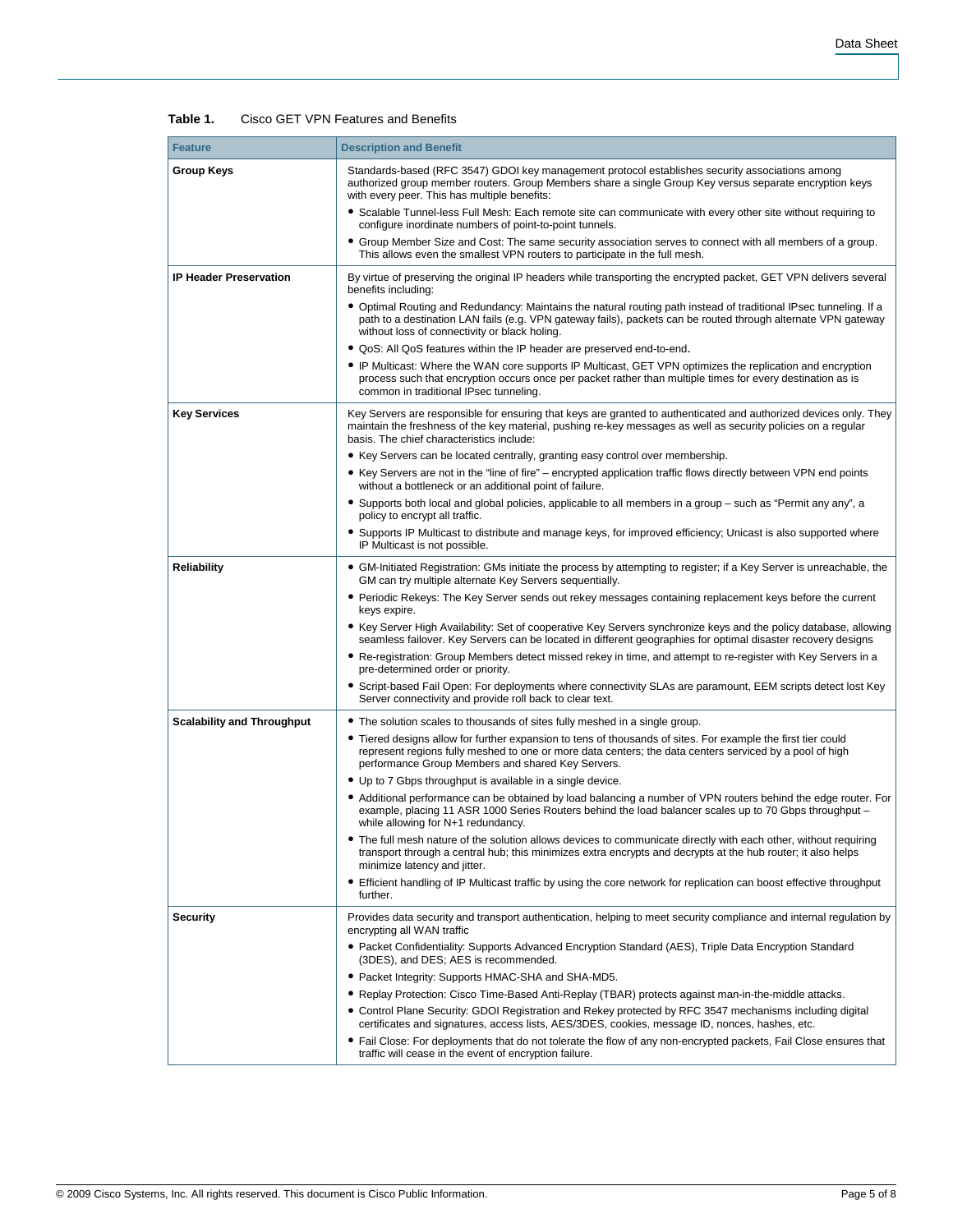| <b>Feature</b>       | <b>Description and Benefit</b>                                                                                                                                                                                                                                                                                                                                                                                                                                                                |
|----------------------|-----------------------------------------------------------------------------------------------------------------------------------------------------------------------------------------------------------------------------------------------------------------------------------------------------------------------------------------------------------------------------------------------------------------------------------------------------------------------------------------------|
| <b>VRF Awareness</b> | GET VPN allows virtualization through the use of Virtual Route Forwarding (VRF). Group Members configured<br>with multiple VRFs can be used to carry traffic belonging to separate entities within an organization (e.g.<br>Government agencies). The Key Server is to be treated as a server rather than a router – it does not participate in<br>routing. As such, it is not VRF aware, and can be placed in a location that has access to all the VRFs (similar to<br>the Root CA Server). |
|                      | • VRF-Lite: Group Members support data plane separation via VRF-Lite. Further isolation can be achieved by<br>placing the VRFs in separate groups.                                                                                                                                                                                                                                                                                                                                            |
|                      | • VRF-Aware GDOI: Group Members can be configured with a separate VRF for the control plane traffic ie:<br>registrations and rekeys.                                                                                                                                                                                                                                                                                                                                                          |

# **Management**

[Cisco Security Manager](http://www.cisco.com/go/csmanager) is an enterprise-class management application designed to configure VPN, firewall, and intrusion prevention system (IPS) security services on Cisco network and security devices. Version 3.3 adds GET VPN support including the following features:

- GET VPN Configuration wizard with pre-populated default values.
- Discovery and provisioning of Group Members and Key Servers.
- Adding a new Group Member at a new site or a new Key Server made simple in just 3 steps: clone existing Group Member or Key Server, modify, and deploy.
- Parameters that can be configured include: Group IPSec SA, KEK, TEK, Unicast and Multicast rekey distribution, and Anti replay on Key Server; and Local Security Policy on Group Members.
- Cooperative Key Servers configuration for both high availability and load sharing.
- Easy migration of clear-text and IPsec VPNs to GET VPN.

**Figure 5.** Configuring GET VPN with Cisco Security Manager



[Cisco® Configuration Professional](http://www.cisco.com/en/US/products/ps9422/index.html) is a GUI device management tool for Cisco IOS® Software-based access routers, including Cisco integrated services routers, Cisco 7200 Series Routers, and the Cisco 7301 Router. Version 1.4 adds GET VPN support, simplifying configuration through GUI-based easy-to-use wizards. The application is available as a free download from Cisco.com for all supported platforms.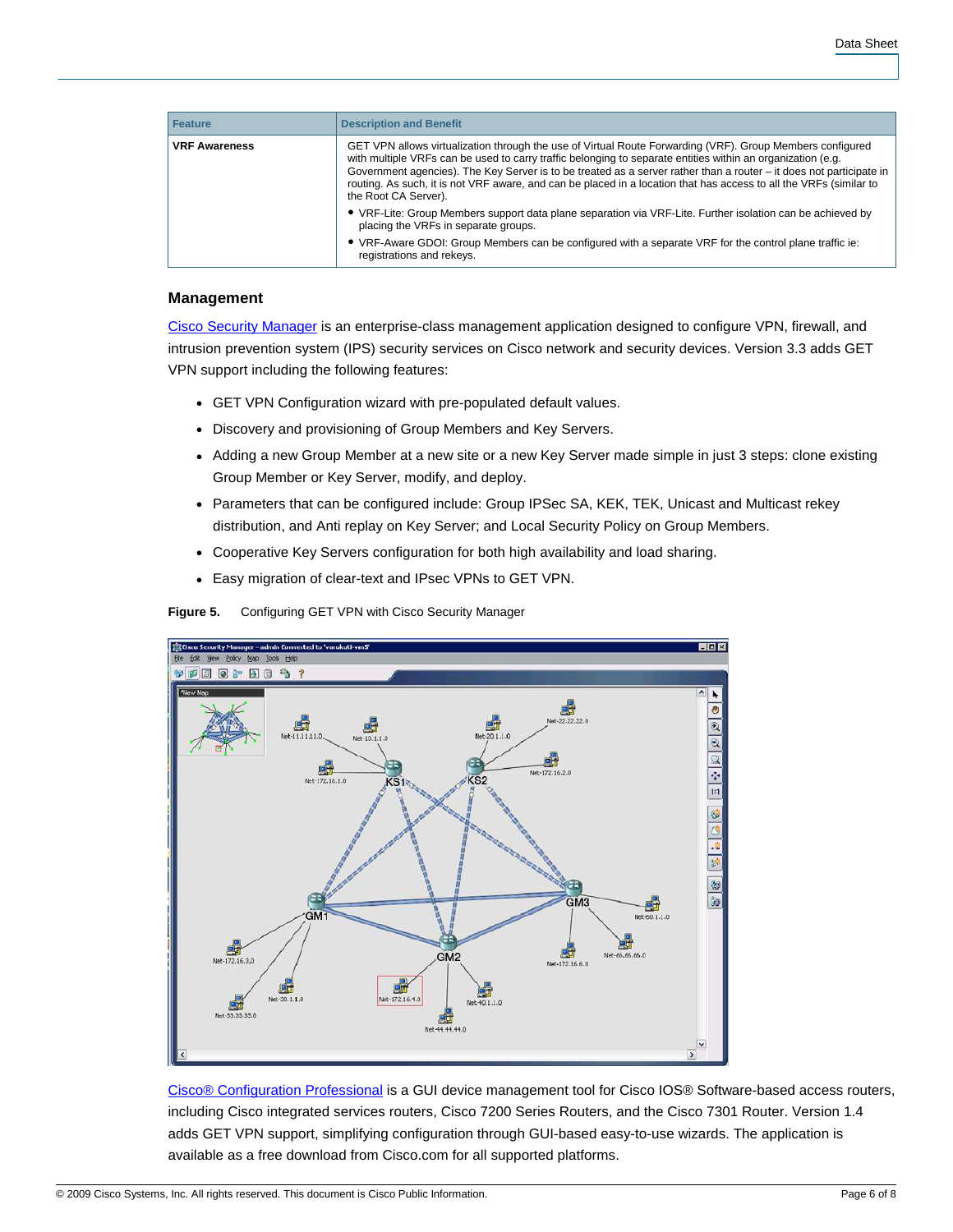Cisco Group Encrypted Transport supports [Easy Secure Device Deployment](http://www.cisco.com/en/US/products/ps6638/products_white_paper0900aecd80128d1f.shtml) for secure device provisioning in PKI deployments.

Monitoring and debugging for GET VPN is provided through syslogs.

# **System Requirements**

Hardware IPsec acceleration is recommended, and helps ensure optimal performance of the GET VPN network. IPsec acceleration is supported with the onboard processors within the Cisco Integrated Services Routers and ASR 1000 Series Routers; further acceleration is supported on some models using optional acceleration modules. For IPsec acceleration on the Cisco 7200 Series Routers and the Cisco 7301 Routers, VPN modules are mandatory, as listed below.

Tables 2 and 3 list the hardware and software requirements to install and use Cisco GET VPN.

| <b>Feature</b>                        | <b>Platform</b>                                                                                 | <b>Cisco VPN Acceleration</b>                                                 |
|---------------------------------------|-------------------------------------------------------------------------------------------------|-------------------------------------------------------------------------------|
| <b>GET VPN</b><br><b>Group Member</b> | Cisco 870, 880, 890, 1800, 1900, 2800, 2900, 3800,<br>and 3900 Series Integrated Series Routers | On-board IPsec Acceleration                                                   |
|                                       | Cisco 1841, 2800, and 3800 Series Integrated Series<br><b>Routers</b>                           | AIM-VPN/SSL-1, AIM-VPN/SSL-2, AIM-VPN/SSL-3*                                  |
|                                       | Cisco 7200 Series Routers                                                                       | VPN Acceleration Module 2+ (VAM2+), VPN Services Adapter (VSA)<br>with NPE-G2 |
|                                       | Cisco 7301 Routers                                                                              | $VAM2+$                                                                       |
|                                       | Cisco ASR 1000 Series Routers**                                                                 | Onboard IPsec Acceleration with ESP-2.5G, ESP-5G, ESP-10G, and<br>$ESP-20G$   |
| <b>GET VPN</b><br><b>Key Server</b>   | Cisco 1841; Cisco 1900, 2800, 2900, 3800, and 3900<br>Series Integrated Services Routers        | On-board IPsec Acceleration                                                   |
|                                       | Cisco 1841, 2800, and 3800 Series Integrated Series<br>Routers                                  | AIM-VPN/SSL-1, AIM-VPN/SSL-2, AIM-VPN/SSL-3*                                  |
|                                       | Cisco 7200 Series Routers                                                                       | VAM2+, VSA with NPE-G2                                                        |
|                                       | Cisco 7301 Routers                                                                              | $VAM2+$                                                                       |

**Table 2.** Cisco Hardware Platforms That Support Cisco GET VPN

\* Cisco ISRs with Cisco AIM-VPN-HPII-PLUS, Cisco AIM-VPN-EPII-PLUS, Cisco AIM-VPN-BPII-PLUS are supported; however they do not accelerate the GDOI RFC 3547 functionality (control plane) \*\* Cisco ASR 1000 Series routers do not support GET VPN VRF-Lite or VRF-aware GDOI features

**Table 3.** Cisco GET VPN Software Requirements

| <b>Platform</b>                                                                        | <b>Feature Set and License</b>                                                                                   | <b>Recommended Release</b>            |
|----------------------------------------------------------------------------------------|------------------------------------------------------------------------------------------------------------------|---------------------------------------|
| Cisco 870, 880, 890, 1800, 2800, and 3800<br><b>Series Integrated Services Routers</b> | Requires SEC, VSEC or HVSEC bundle or<br>equivalent.                                                             | Cisco IOS Software Release 12.4(15)T8 |
| Cisco 1900, 2900, and 3900 Series<br><b>Integrated Services Routers</b>                | Requires SEC Technology Package License.                                                                         | Cisco IOS Software Release 15.0       |
| Cisco 7200 Series and 7301 Routers                                                     | Requires Advanced Security feature set or higher.                                                                | Cisco IOS Software Release 12.4(15)T8 |
| Cisco ASR 1000 Series Routers                                                          | Requires Advanced Enterprise Services or<br>Advanced IP Services feature sets, along with<br><b>VPN License.</b> | Cisco IOS Software XE Release 2.3.2   |

### **To Download the Software**

Visit the [Cisco Software Center](http://www.cisco.com/public/sw-center/sw-ios.shtml) to download Cisco IOS Software.